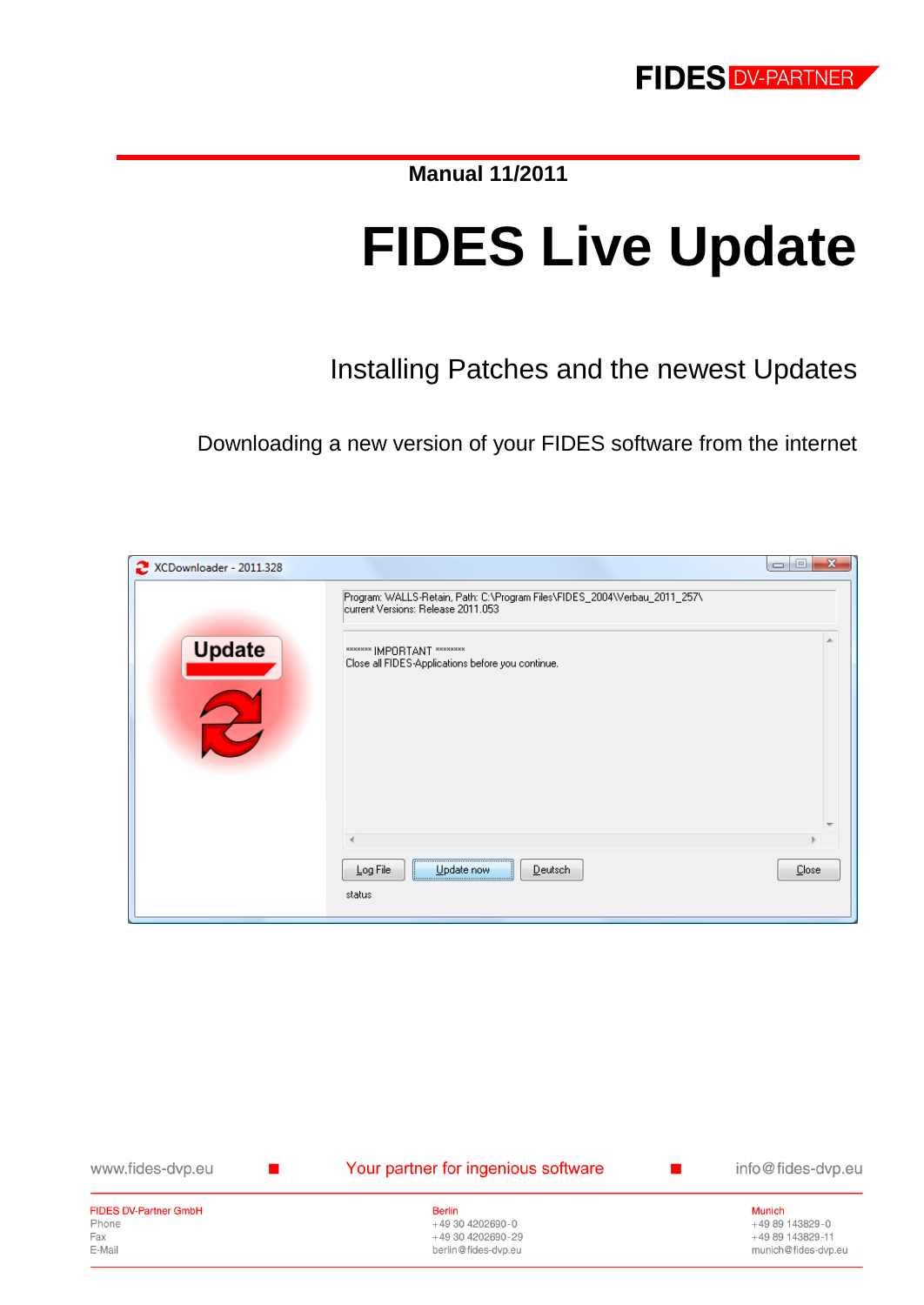Copyright © Fides DV-Partner GmbH

This manual is protected by copyright laws, all rights are reserved. Nobody is allowed to make illegal copies, translations nor changes of any part of the manual in any kind without having a written permission of Fides DV-Partner GmbH. Fides also holds the right to revise or change the contents of this manual at any time.

www.fides-dvp.eu

 $\mathbf{r}$ 

#### Your partner for ingenious software

info@fides-dvp.eu

п

#### **FIDES DV-Partner GmbH** Phone Fax E-Mail

**Berlin** +49 30 4202690-0 +49 30 4202690-29 berlin@fides-dvp.eu

**Munich** +49 89 143829-0 +49 89 143829-11 munich@fides-dvp.eu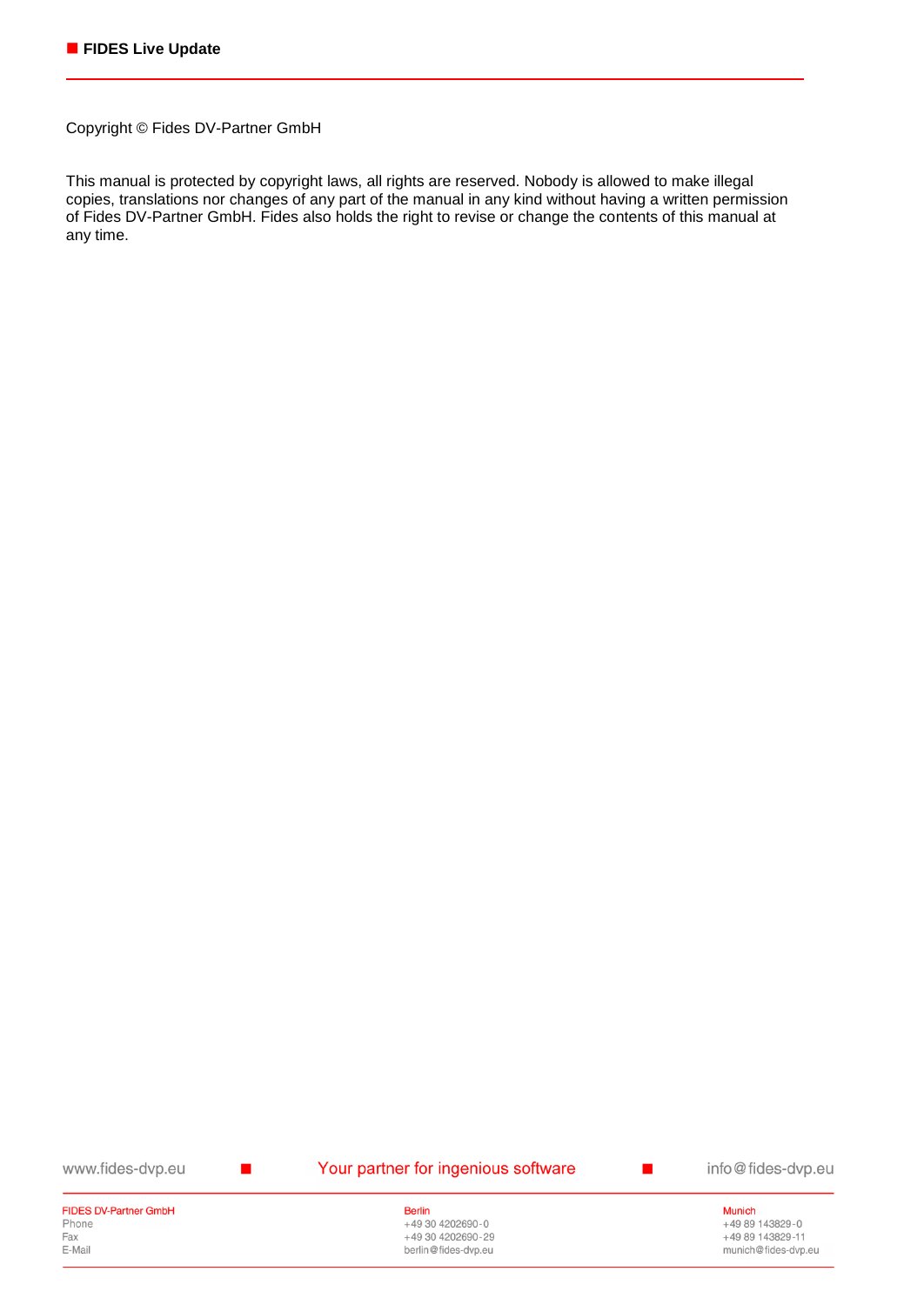## **Contents**

| General              |    |
|----------------------|----|
|                      |    |
| <b>Single Update</b> | 5  |
|                      |    |
| <b>Multi Update</b>  | 9  |
|                      | 12 |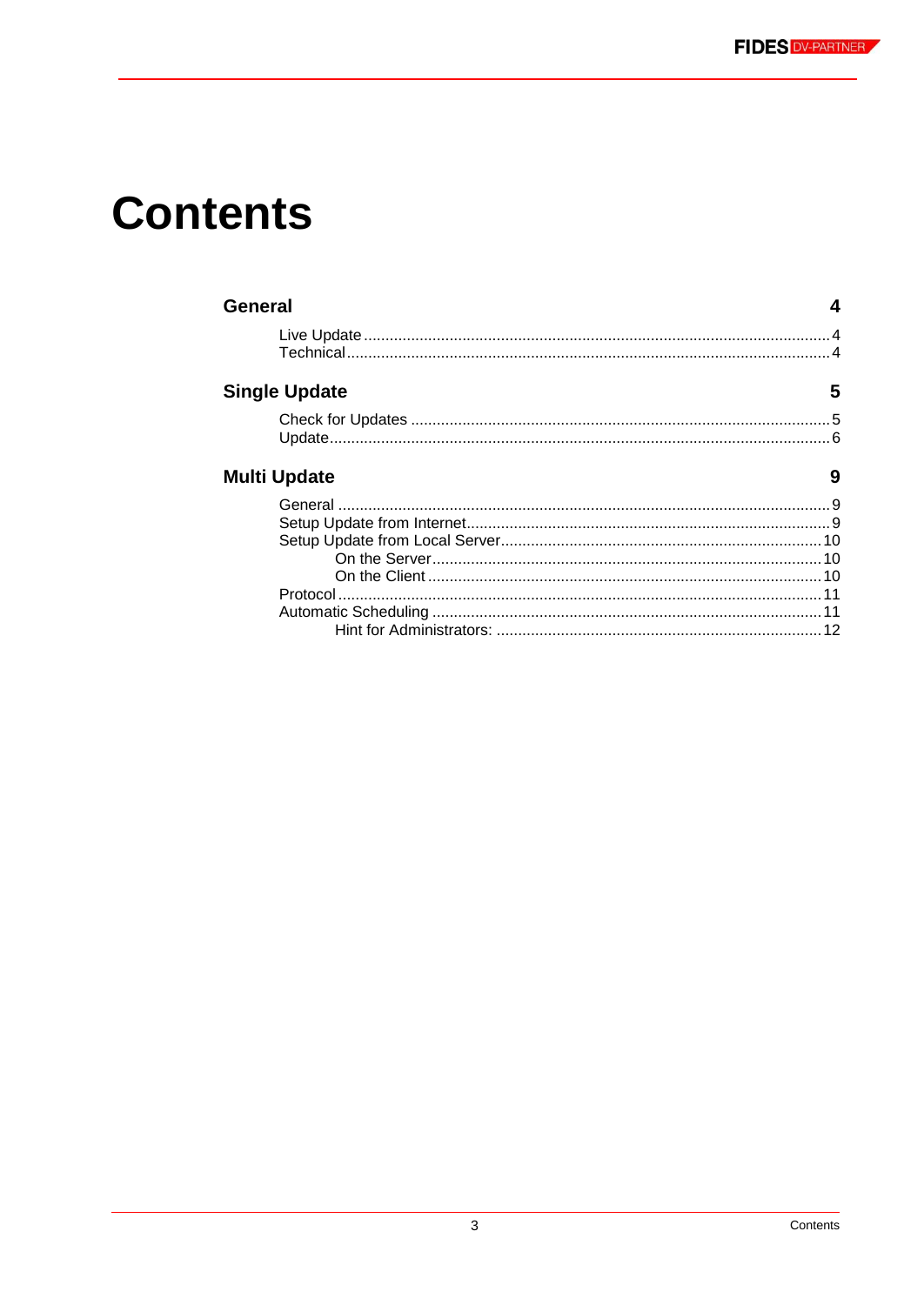## **General**

### **Live Update**

The FIDES Live Updates offer a fast relyable and easy method of keeping your FIDES programs up to date. Therefor the so called patches, this means bugfixes from parts of the software, will be provided over internet.

The patches cannot be started on their own, they need a working installation of the program.

### **Technical**

The updates will be provided from us over the internet. You may find them over [http://www.fides-dvp.de](http://www.fides-dvp.de/) . Our download program uses the file fiflexXX.dll from the folder <InstallationsDirectoryFidesSoftware>\fides\_shared in order to check if there is an update available.

You have the possibility to update a single program (see [Single Update\)](#page-4-0) or several programs at once (see [Multi Update\)](#page-8-0). In the second case you can put the internet files to a local space in the network and synchronize the clients from this source, thus reducing internet traffic.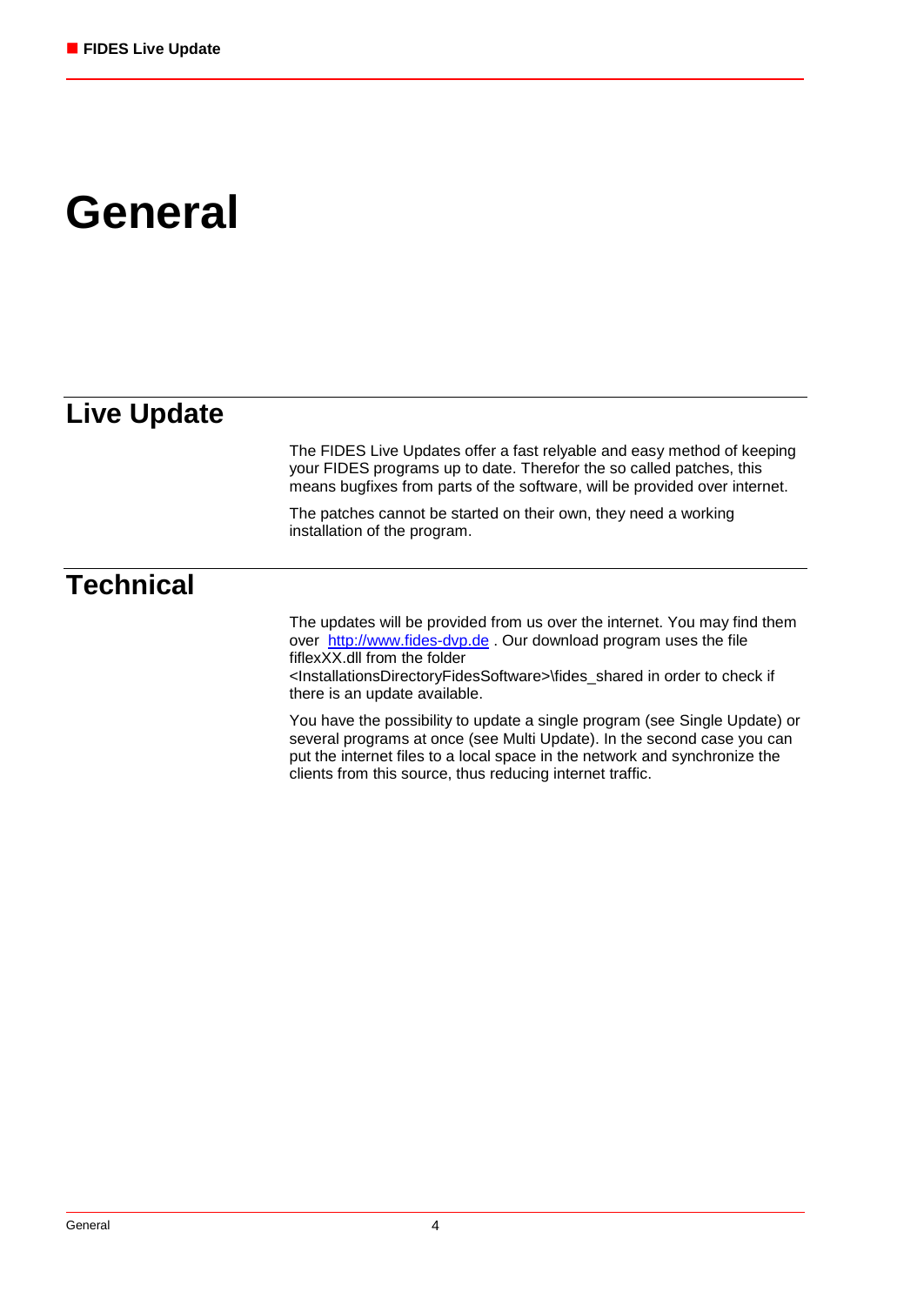## <span id="page-4-0"></span>**Single Update**

### **Check for Updates**

This option is useful if you have only few programs to keep up to date. This procedure has to be repeated for everyone of your FIDES program separately.

Start the program you want to update and use the menu item "? / Live Update / Check for Availability"

| <b>FIDES-Update Manager</b>                |    |
|--------------------------------------------|----|
| <b>Update Position</b><br>$\odot$ Internet |    |
| http://www.fides-dvp.de/update             |    |
| Intranet<br>C:                             |    |
|                                            | OK |

*Dialog FIDES-Update Manager*

Select the "internet" method and use the preset server location: [http://www.fides-dvp.de/update.](http://www.fides-dvp.de/update)

Microsoft Internet Explorer must be configured, that regular http websites can be accessed without problems. (e.g. [www.fides-dvp.de\)](http://www.fides-dvp.de/)

Now click the "OK"-button.

If you have a firewall on your computer, you might get an additional window appearing, where you have to permit the program to access the internet now. Please admit the internet connection.

| Sygate Personal Firewall 04/19/2005 15:46:46                                                                                                            |     |    |              |
|---------------------------------------------------------------------------------------------------------------------------------------------------------|-----|----|--------------|
| WALLS Shell (WINWALLS.exe) is trying to connect to [192.168.168.50] using remote port 3128. Do<br>you want to allow this program to access the network? |     |    |              |
|                                                                                                                                                         |     |    |              |
| [Remember my answer, and do not ask me<br>again for this application.                                                                                   | Yes | No | $Detail \gg$ |

*Dialog of a possible Firewall*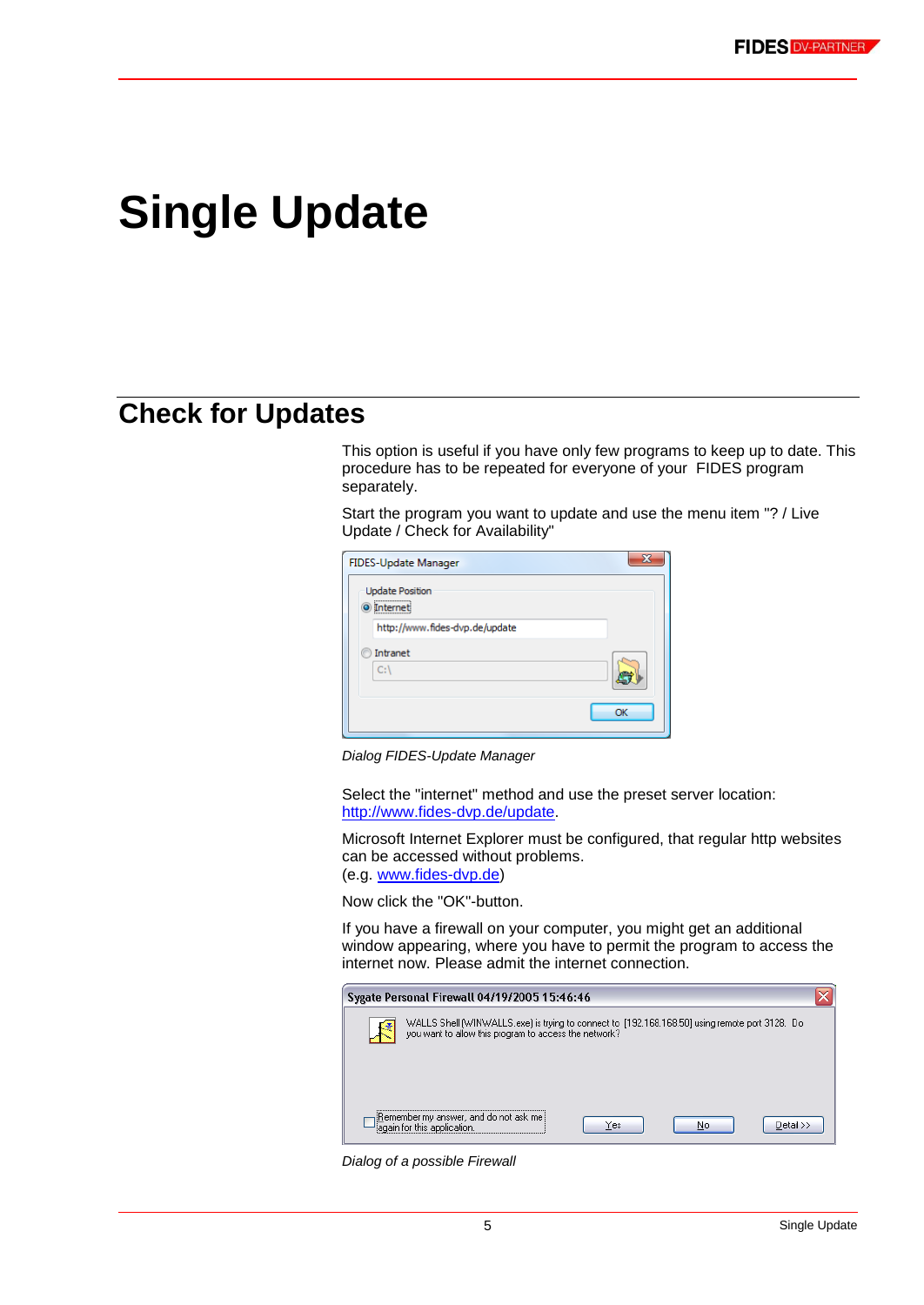Now you will be informed whether there is an update or not. If an update is available you will get this message:



*Message about an available update*

Click on the button "Yes" to load the log-file in you internet browser of the update-version, where all changes are logged. Example for a typical log file in the following picture.

|                |                         | C:\Users\OM\AppData\Local\Temp\~FVE.html $\Box \neq C \times   $ Verbau/Retain-loq<br>$\times$                                                 | $\Box$<br>价 ☆ 懲                                                                                                              |
|----------------|-------------------------|------------------------------------------------------------------------------------------------------------------------------------------------|------------------------------------------------------------------------------------------------------------------------------|
|                | <b>FIDES DV-PARTNER</b> | Log-File                                                                                                                                       |                                                                                                                              |
| Verbau/Retain  |                         |                                                                                                                                                |                                                                                                                              |
| <b>Version</b> | Datum/Date              | <b>Beschreibung</b>                                                                                                                            | <b>Description</b>                                                                                                           |
| 2011.328       | 17. Nov. 2011           | Zweifach verankerte Wand: "tiefe" Anordnung wird<br>angenommen bei Swerpunkt d. Anker tiefer als H/2 oder<br>unterer Anker tiefer als $H*0.60$ | Twice anchored wall: "deep" lavout is assumed if<br>center of anchors mass is below H/2 or lower<br>anchor is below $H*0.60$ |
| 2011 321       | 17 Nov 2011             | Umlagerung mit 4 Ankern nach EAB: Z1/Z2 wurden<br>falsch gesetzt.                                                                              | Redistibution of 4x anchored wall due to RoE:<br>Z1/Z2 was set incorrectly.                                                  |
| 2011.318       | 14. Nov. 2011           | Handbuch wurde in Rechenkern und Benutzeroberfläche<br>aufgeteilt.                                                                             | Manual was split into solver and user intaface<br>documentation.                                                             |
| 2011/215       | 11 May 2011             | Nous Ontion num Despluißen der Diegrenung an der 7                                                                                             | Now action to home the toute of discourse attached                                                                           |

*Browser window with log-file*

### **Update**

If an update is available and ready for download on the server, the question occurs where you will be asked to close the program and start the update at once.



*Question about doing the update now*

In case you deny this question, you are still able to perform the update afterwards with the menu item "? / Live Update / update now".

In case you have no open and changed files, the program should close now independently and should start the XCDownloader automatically.

If the program does not close automatically, please do this manually, by saving and closing possibly open and changed files. Please save your changes and close the program manually.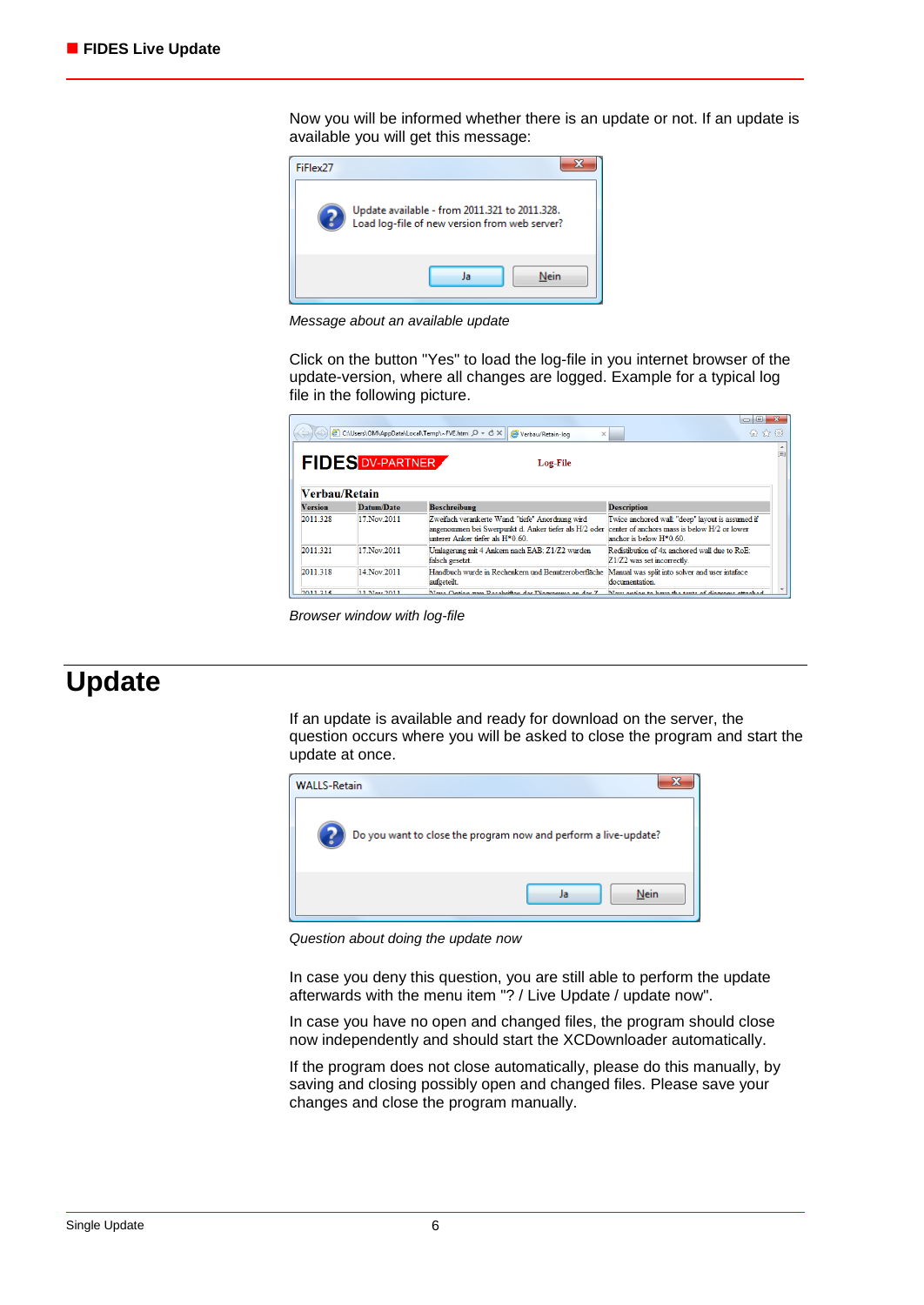| Benutzerkontensteuerung                                                                                                 |  |
|-------------------------------------------------------------------------------------------------------------------------|--|
| Ein nicht identifiziertes Programm möchte auf den Computer zugreifen                                                    |  |
| Führen Sie das Programm nur aus, wenn Sie wissen, woher es stammt, bzw. Sie es bereits<br>verwendet haben.              |  |
| <b>XCDownLoader.exe</b><br>Nicht identifizierter Herausgeber                                                            |  |
| $\rightarrow$ Abbrechen<br>Die Quelle bzw. der Zweck dieses Programms sind unbekannt.                                   |  |
| $\rightarrow$ Zulassen<br>Das Programm ist vertrauenswürdig. Die Quelle ist bekannt bzw. es wurde bereits<br>verwendet. |  |
| <b>Details</b>                                                                                                          |  |
| Die Benutzerkontensteuerung trägt dazu bei, dass nicht autorisierte Anderungen an dem Computer<br>verhindert werden.    |  |

*Dialog of the user account control from Windows*

Before download starts, under Windows Vista and newer Windows versions you are prompted now to admit the program with your "User Account Control" from Windows.

| XCDownloader - 2011.319 |                                                                                                        | ×<br>$\Box$<br>$\Box$ |
|-------------------------|--------------------------------------------------------------------------------------------------------|-----------------------|
|                         | Program: WALLS-Retain, Path: C:\Program Files\FIDES_2004\Verbau\<br>current Versions: Release 2011.321 |                       |
| <b>Update</b>           | <b>SOURCES IMPORTANT SERVICES</b><br>Close all FIDES-Applications before you continue.                 |                       |
|                         |                                                                                                        |                       |
|                         |                                                                                                        |                       |
|                         |                                                                                                        |                       |
|                         | Log File<br>Update now<br>Deutsch                                                                      | Close                 |
|                         | status                                                                                                 |                       |

*Main window of the XCDownloader*

Click the button "Update now". The program logs all steps in a listbox in the middle of the window.

You might see now an output similar to this:

Update for your F00-Version 20XX.XXX is available.

Version on Web-Server is 20XX.XXX

This means, only a basic package of software components was installed, but not the finaly desired software program. After that you get a message to reboot your computer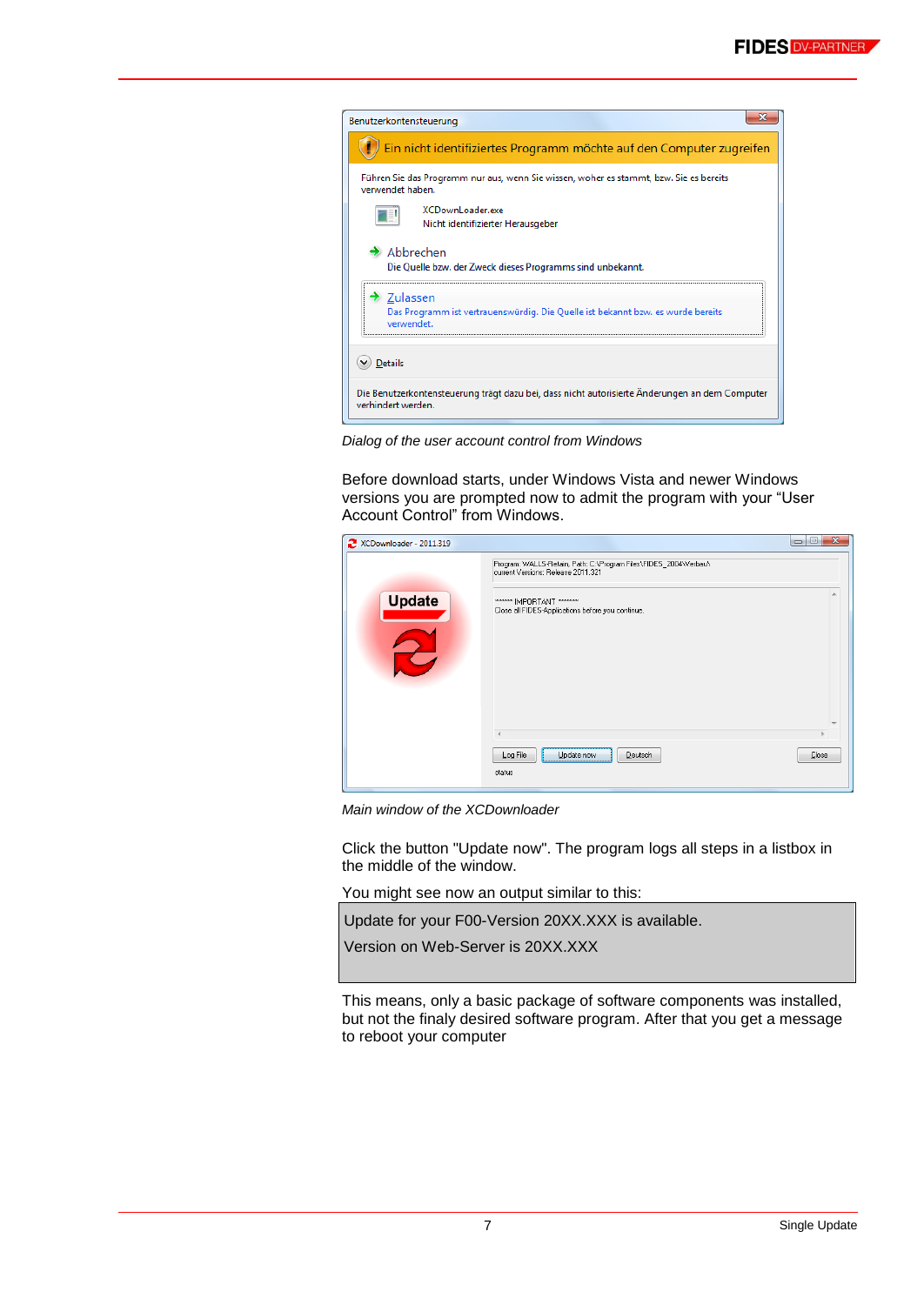

*Message to restart your computer*

In case an update for basic components is not necessary, the application will be updated at once, and you will get an output similar to the following.

Update for your <programname>-Version 20XX.XXX is available on the server.

Version on the Web-Server: 20XX.XXX

Download finished. 4543440 of 4543440 Bytes read.

Installation ...

Try running "<temppath>\_Update.exe" /S /D...

Installation finished.

<programname> was updated successfully.

You must restart your computer before you start the application.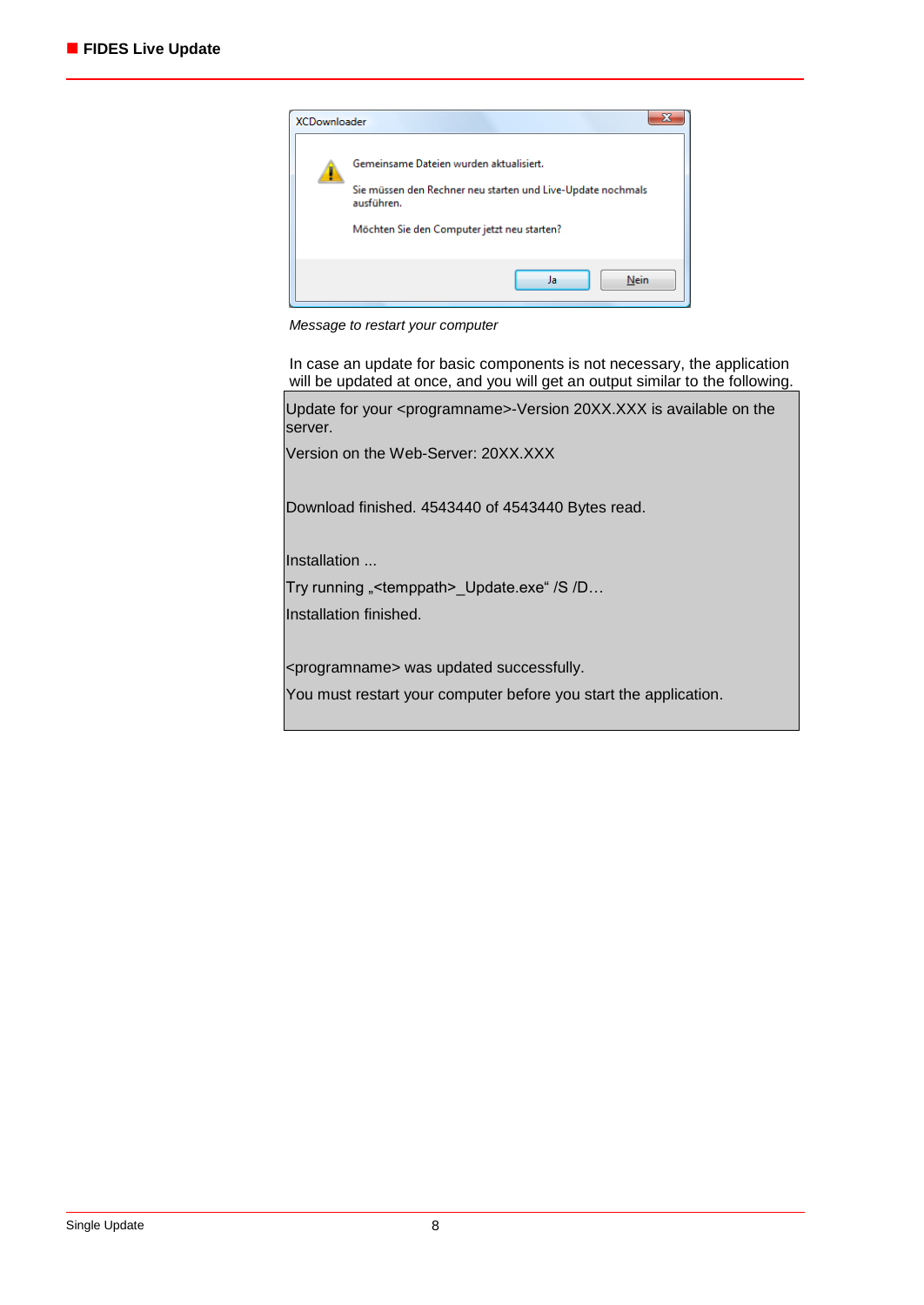## <span id="page-8-0"></span>**Multi Update**

### **General**

A multi update or network update automatically performs updates on a client, without user interaction. All programs installed in the FIDESdirectory will be found and synchronized with the internet or a server location automatically.

### <span id="page-8-1"></span>**Setup Update from Internet**

This case is recommended for small networks with few clients The clients need to have access to the internet. The procedure has to be repeated for each single client.

Click with the right mouse button on the desktop and select the menu item: "new / Link".



*Dialog Create a Link*

Press the button "Browse" and select the file "XCAutoUpdate.exe" from the folder "C:\Program Files\FIDES\_2004\fides\_shared\". After the ".exe" add the parameter –web (as in the image above), to make sure that update will be performed via internet.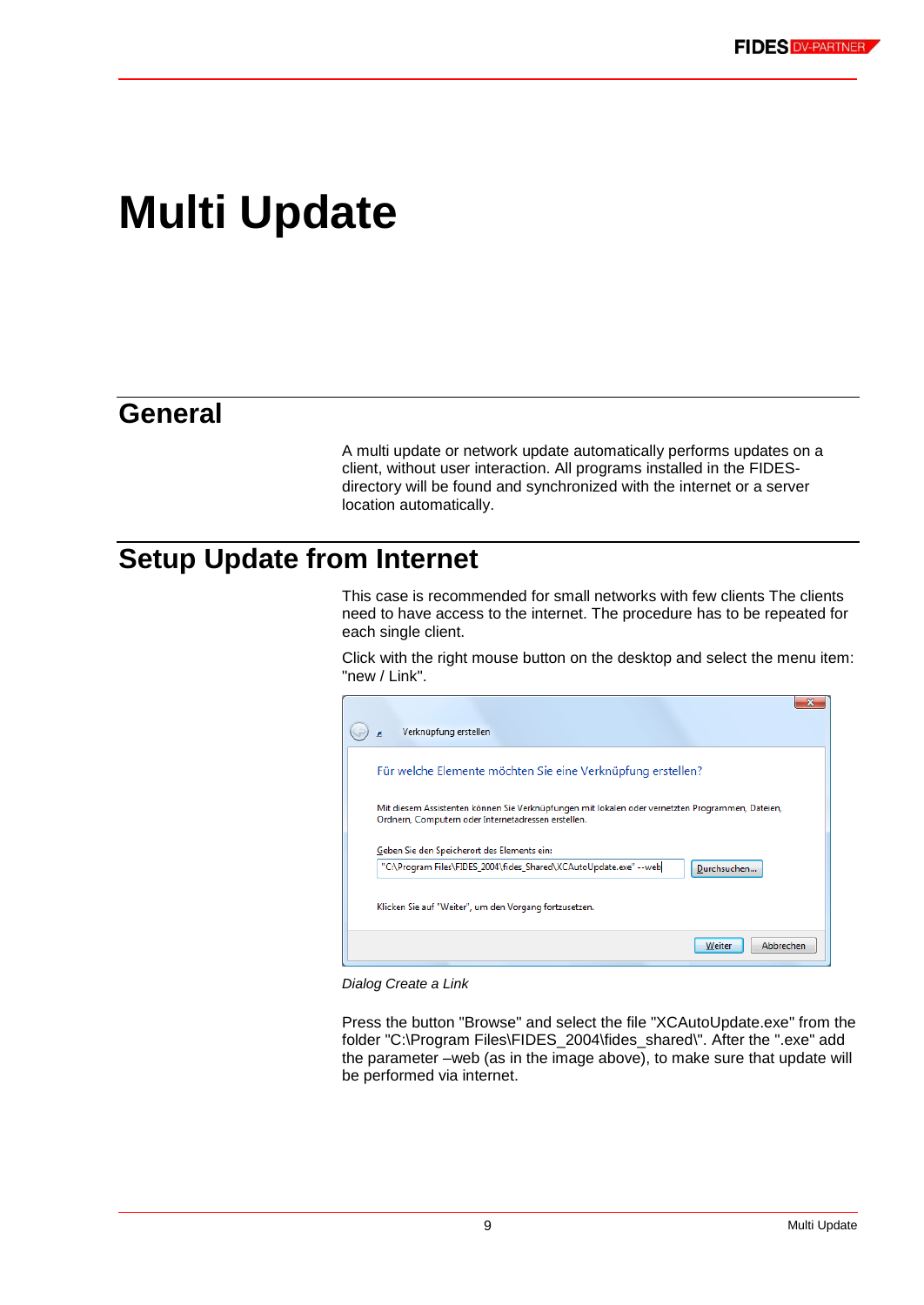| Verknüpfung erstellen<br>리                                         |                     |
|--------------------------------------------------------------------|---------------------|
| Wie möchten Sie die Verknüpfung benennen?                          |                     |
| Geben Sie den Namen für die Verknüpfung ein:                       |                     |
| <b>FIDES-Updates</b>                                               |                     |
| Klicken Sie auf "Fertig stellen", um die Verknüpfung zu erstellen. |                     |
|                                                                    | Abbrechen<br>Weiter |

*Dialog to specify a name fort he link*

Now you should have a link on your desktop that allows you to update all FIDES-programs at once. Beware, that you need administrator rights in order to install new software. If you don't have, read the chapter ["Automatic"](#page-10-0) to see how to solve this problem.

### **Setup Update from Local Server**

With this method all the patches will be downloaded to a local server and afterwards the clients get the updates from this location. This scenario is recommended for bigger networks with high administration efforts or when the clients do not have a direct internet connection available.

#### **On the Server**

Install any FIDES program from CD to get the program XCAutoUpdate installed, or just install Fides\_SharedSetup which you also can download from our download page separately.

Next, create a link to the program as described in chapter ["Setup Update](#page-8-1)  [from Internet"](#page-8-1) with the following program and parameters:

```
...\fides_shared\XCAutoUpdate.exe --local 
"\\Path\to\Updates" --download
```
The option **"--download"** loads the update files from our server to a local directory in your network.

You can automate this link as described in the chapter ["Automatic"](#page-10-0) to perform the download in regular time intervals. The parameter "- download" lets the program download the internet updates to your local network.

#### **On every Client**

Make a link as described in chapter ["Setup Update from Internet"](#page-8-1) with these parameters:

```
...\fides_shared\XCAutoUpdate.exe --local 
"\\Path\to\Updates"
```
With the parameter "**--local**" the program is directed to pull the update files from a local or network directory (instead of "**--web**", which would be from the internet).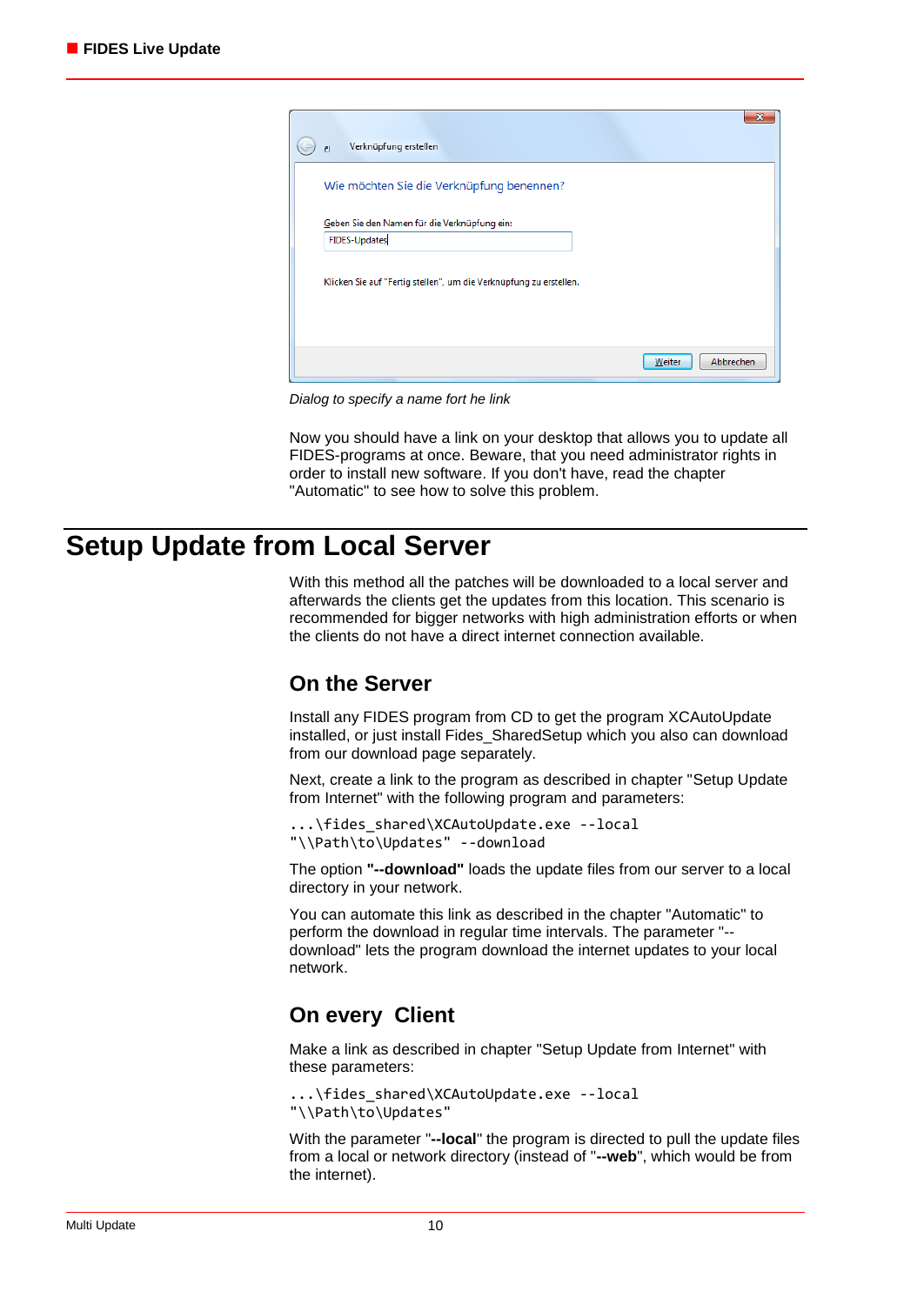With the optional parameter "**--reboot**" you allow the program to reboot if common files must be overwritten. Attention: The program might reboot after an update of commonly used files before actually updating the programs. You must restart the XCAutoupdate again, then.

### **Protocol**

If you want to have the downloads or updates to write a protocol file, create an ascii text file, using Notepad or any other text program, with .bat extension that contains this line:

...\fides\_shared\XCAutoUpdate.exe [parameter] > …\fides\_shared\Log-Files\%DATE%.log

Replace the [parameter] with the real parameters required for the task you want to perform. Then use this file instead of the XCAutoUpdate.exe and their parameters.

### <span id="page-10-0"></span>**Automatic Scheduling**

If you want to start updates automatically, please open the system control (START / Settings / System Control) and select the Program "planned tasks / add task".

| <b>Assistent für geplante Tasks</b> |                                                                                                                                                                                                                     |             |  |
|-------------------------------------|---------------------------------------------------------------------------------------------------------------------------------------------------------------------------------------------------------------------|-------------|--|
|                                     | Klicken Sie auf das auszuführende Programm.<br>Klicken Sie auf "Durchsuchen", um weitere Programme.<br>anzuzeigen.                                                                                                  |             |  |
|                                     | Anwendung                                                                                                                                                                                                           | Version     |  |
|                                     | 36 Microsoft Office Excel 2003<br>Microsoft Office Outlook 2003<br>Microsoft Office Picture Man<br>Microsoft Office Problem-Ma<br><b>W</b> Microsoft Office Word 2003<br>W Microsoft Office Word 2007<br><u>т</u> . | Durchsuchen |  |
|                                     |                                                                                                                                                                                                                     |             |  |
|                                     |                                                                                                                                                                                                                     |             |  |
|                                     | < Zurück<br>Weiter >                                                                                                                                                                                                | Abbrechen   |  |

Click the button "browse".